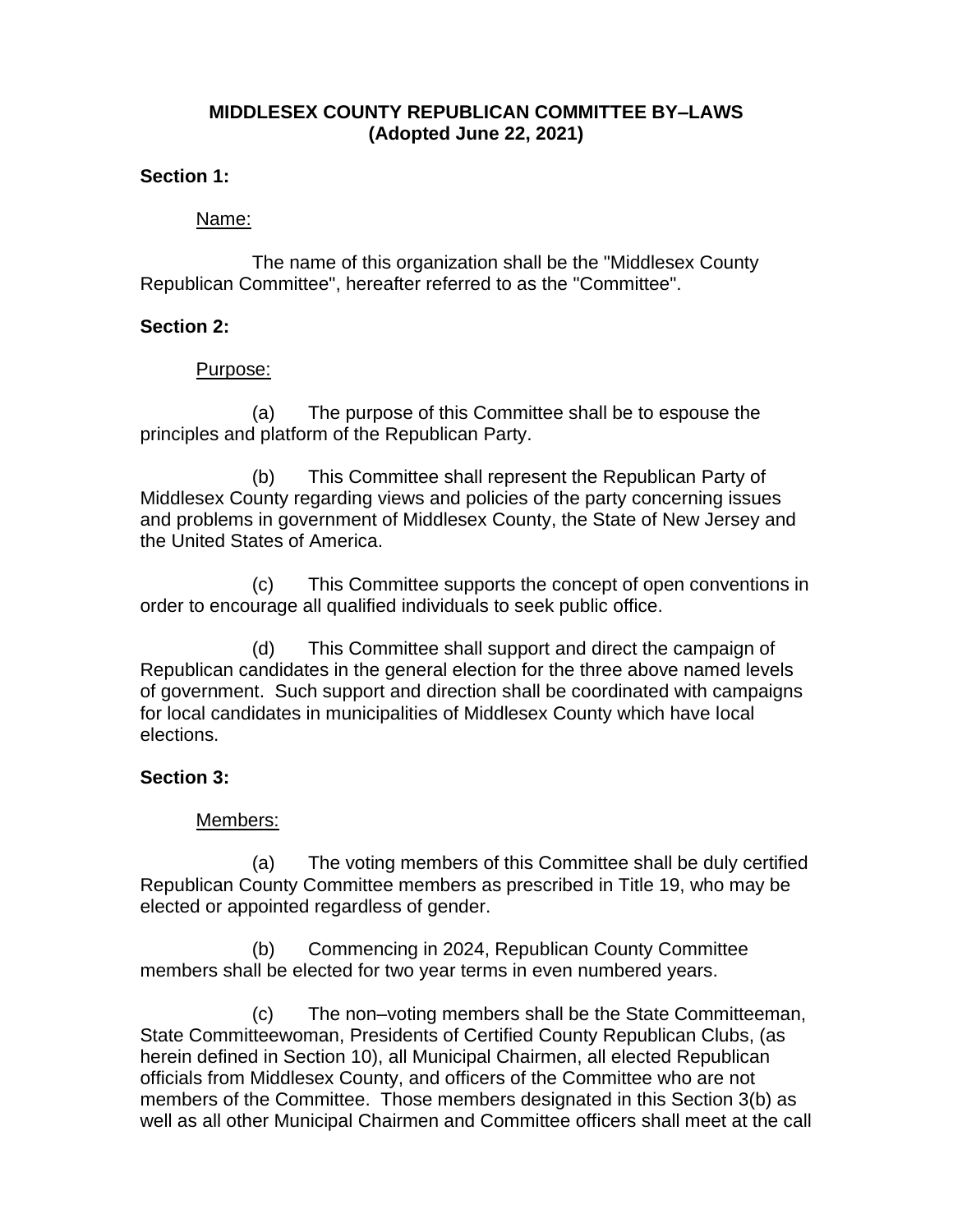of the Committee Chairman to act as an Advisory Board in party policy. The Chairman shall have the privilege of inviting to any such meetings other persons such as chairmen of committees, Republican candidates or Republican experts on pending actions.

## **Section 4:**

## Officers and Their Election:

(a) Officers of the Committee shall consist of the County Chairman, First Vice Chairman, Second Vice Chairman, Secretary and Treasurer.

(b) In the event the outgoing County Chairman has been advised, in writing, more than 3 days prior to the meeting, that 2 or more individuals intend to run for the same Committee office, then voting machines shall be used.

(c) In any election where there are more than two candidates for the same office, the winner shall be the one receiving more than 50% of the votes cast for that office. If none of the candidates receive more than 50% of the votes on the first ballot, another ballot shall be taken between the two candidates receiving the highest number of votes on the first ballot.

(d) Each candidate who is nominated may appoint one challenger for each machine.

(e) For every office for which there are two or more candidates, position on the ballot shall be determined by drawing.

(f) Election of officers shall be supervised by Republican members of the Middlesex County Board of Elections.

# **Section 5:**

# Duties of Officers:

(a) (i) The Chairman shall preside at all meetings and shall be responsible for the direction of the Committee. The Chairman shall designate, on or before January 31 of each year, a campaign treasurer and a campaign depository, and shall file the name and address thereof with the Election Law Enforcement Commission. He may appoint chairmen of the following standing committees: public relations, finance, activities, registration, political action, vacancies and platform. He may also appoint a five member ethical standards committee, (the chairman to be elected from the membership) for the purpose of administering a code of ethics and reviewing and disposing of all matters pertaining thereto. He may appoint chairmen and members of any other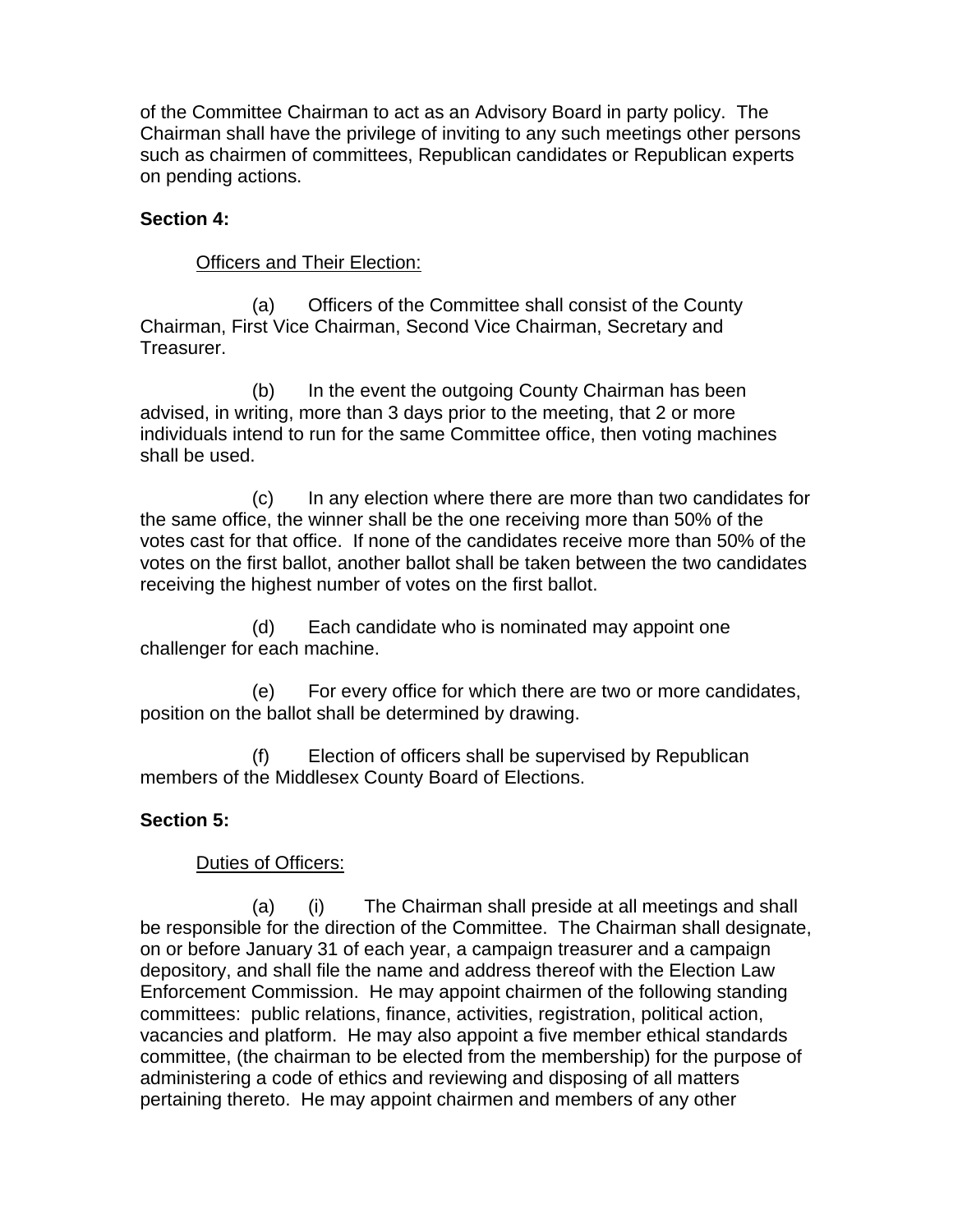committees which he deems necessary and he shall be a member of any and all committees except the ethical standards committee.

(ii) The Chairman shall call all meetings of the Committee and he shall instruct the Secretary to send notices of same.

(b) The First Vice Chairman shall preside in the absence of the Chairman and shall serve in his place in the event of a vacancy of the office of the Chairman until a new Chairman shall have been elected. In the absence of both the Chairman and the First Vice Chairman, the Second Vice Chairman shall assume such duties. Both Vice Chairmen shall assist the Chairman in the performance of his duties.

(c) The Secretary shall record minutes of each meeting of the Committee and shall keep permanent records of same.

(d) The Treasurer shall have custody of all Committee funds, shall maintain regular accounts thereof and shall report on same at each Committee meeting and at any additional time that he is requested to do so by the Chairman. Committee funds shall be deposited at a bank to be designated by the Chairman. Funds are to be withdrawn only by checks signed by the Treasurer and countersigned by the Chairman. The Treasurer shall timely file with the Election Law Enforcement Commission such reports as may be required by "The New Jersey Campaign Contributions and Expenditures Reporting Act", New Jersey Statutes 19:44A–1 et seq. The Treasurer's report shall be audited by a qualified person or persons designated by the Chairman. Such audit shall be conducted during the month proceeding the annual meeting month each year and the results of same shall be reported each year at the annual convention. An audit must precede any change in the office of the Treasurer.

# **Section 6:**

# Meetings:

(a) The Chairman may call meetings of the Committee for any purpose which in his judgment requires such a meeting.

(b) The notice for the reorganization meeting shall be according to the provisions of Title 19.

(c) The Chairman shall call a special meeting of the Committee upon his direction to do so by a petition signed by at least 150 members of the Committee and presented to the Chairman at least 20 days prior to the date of such meeting. Said petition and notices shall contain the purpose of the meeting and no other business shall be discussed at said meeting.

(d) Notice of all Committee meetings shall be mailed or e-mailed by the Secretary at least ten days prior to the meeting date, or in the event of a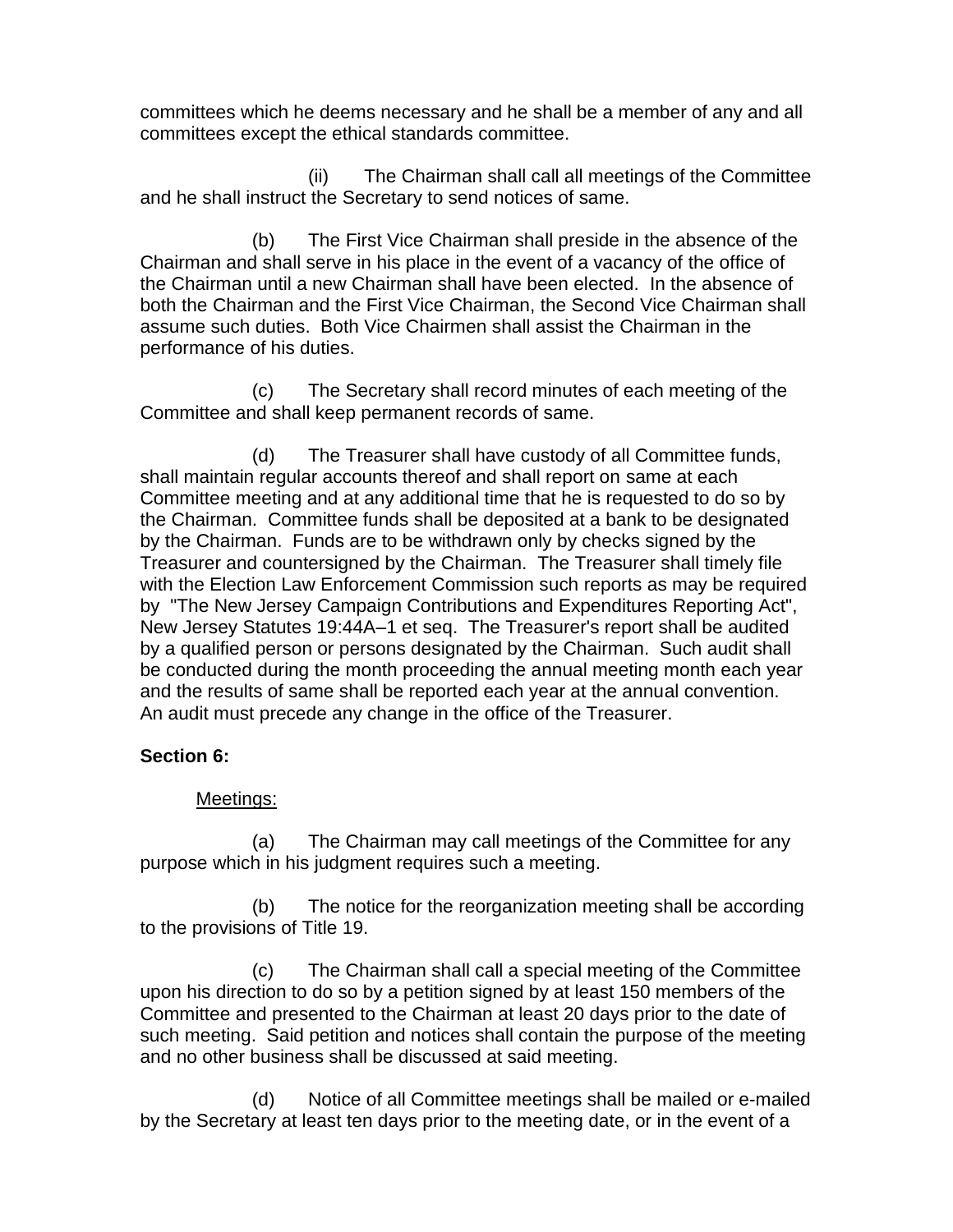notice for the reorganization meeting, as soon after the completion of the primary election voting as possible.

# **Section 7:**

# Screening Committee and County Convention:

(a) Screening Committee:

(i) Members of the screening committee or committees shall be the County Chairman, County First Vice Chairman, County Second Vice Chairman, County Secretary, County Treasurer, State Committeeman, State Committeewoman and all elected County, State and National Republican officials from Middlesex County, Municipal Chairmen and Presidents of Certified County Republican Clubs, Municipal Chairmen or their representatives from affected municipalities outside Middlesex County, Republican members of the Board of Elections and bonus members as described hereafter. Middlesex County municipalities shall have bonus members on the Screening Committee based upon the Republican freeholder vote of the proceeding general election, based on the following formula:

| 1 Bonus Vote:  | 1,000-4,999     |
|----------------|-----------------|
| 2 Bonus Votes: | 5,000-7,999     |
| 3 Bonus Votes: | 8,000-10,999    |
| 4 Bonus Votes: | 11,000 or more. |

Bonus votes are to be selected by the County Chairman based upon the recommendations from the affected Municipal Committee.

(ii) The screening committee or committees shall make recommendation to the county convention for candidates, not necessarily limited to one per ballot position.

(iii) Those candidates receiving a two-thirds vote of the Screening Committee shall be recommended to the County Convention. When no candidate receives a two-thirds vote, the Screening Committee shall, on each ballot, drop all candidates who do not receive votes from at least 15% of the members of the Screening Committee present and voting, or the lowest vote getter, in the event each candidate received such 15% percent, until a candidate receives a two-thirds vote or until two candidates for each ballot position remain, both of whom shall be presented to the county convention.

(iv) Screening committee members shall only be permitted to vote for candidates who will be on the ballot in their respective municipalities. This provision shall not apply to the County Chairman, County First Vice Chairman, County Second Vice Chairman, County Secretary, County Treasurer, State Committeeman, State Committeewoman, Republican members of the Board of Elections and Presidents of Certified County Republican Clubs.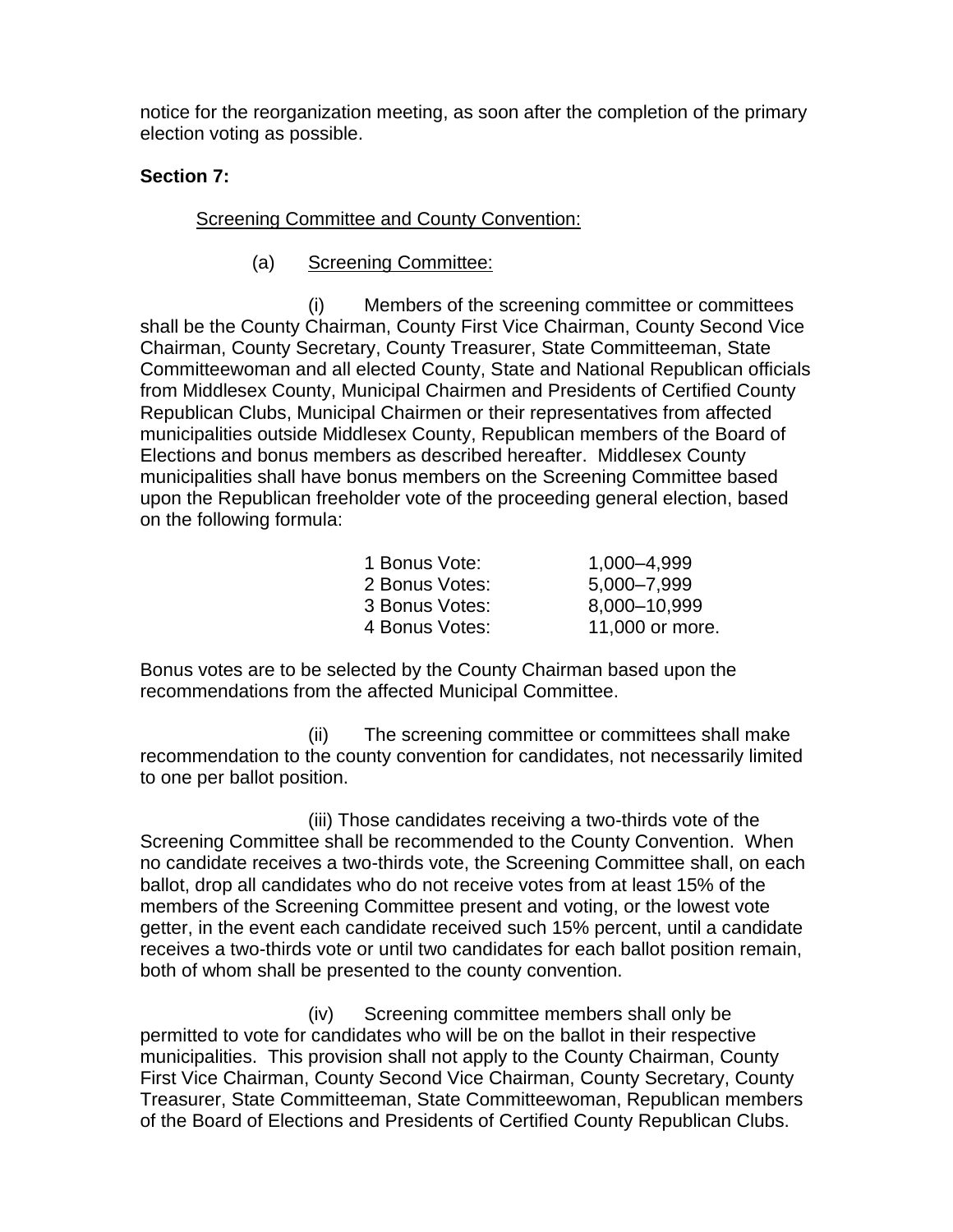### (b) County Convention:

(i) The County Chairman shall be convention chairman and shall appoint tellers, sergeant–at–arms, parliamentarians and others necessary for the proper function of the Convention.

Republicans.

(ii) All convention delegates must be registered

(iii) Convention delegates will be certified by their respective Municipal Chairman to the credentials committee by noon at last 10 days prior to the day of the convention. Procedures adopted by the Municipal Committee for recruiting of excess delegates must accompany the certified list. Appeals may be heard within 5 days of submission of the certified list.

(iv) Votes for legislative district candidates will be cast by those delegates from those municipalities comprising the district. Additionally, one vote each may be cast by the County Chairman, County First Vice Chairman, County Second Vice Chairman, Secretary, Treasurer, State Committeeman, State Committeewoman, Board of Election Commissioners and by any elected County official who resides in that district. These shall be known as "at–large" votes.

(v) Votes for county–wide candidates will be cast by the delegates from all 25 municipalities. Additionally, at–large votes (one each) may be cast by the County Chairman, County First Vice Chairman, County Second Vice Chairman, Secretary, Treasurer, State Committeeman, State Committeewoman, Board of Election Commissioners, and any elected County official.

(vi) Each candidate for office, or his duly appointed agent, wishing support of the County Convention must appear and request support at the convention. This includes all incumbents. The County Chairman must be notified of the candidate's intention one week before the convention. Nominations to offices may be offered from the floor, without prior notice to the Chairman, if the potential candidate presents a petition to the Chairman containing the names of at least 25% of the registered delegates.

(vii) The Screening Committee shall report to the

Convention.

(viii) Ballot procedures:

(1) Each Municipal Chairman will cast the vote of his delegation in direct proportion to the vote present within his delegation. No unit rule will be permitted. No delegate will cast more than one vote. No bullet voting will be allowed.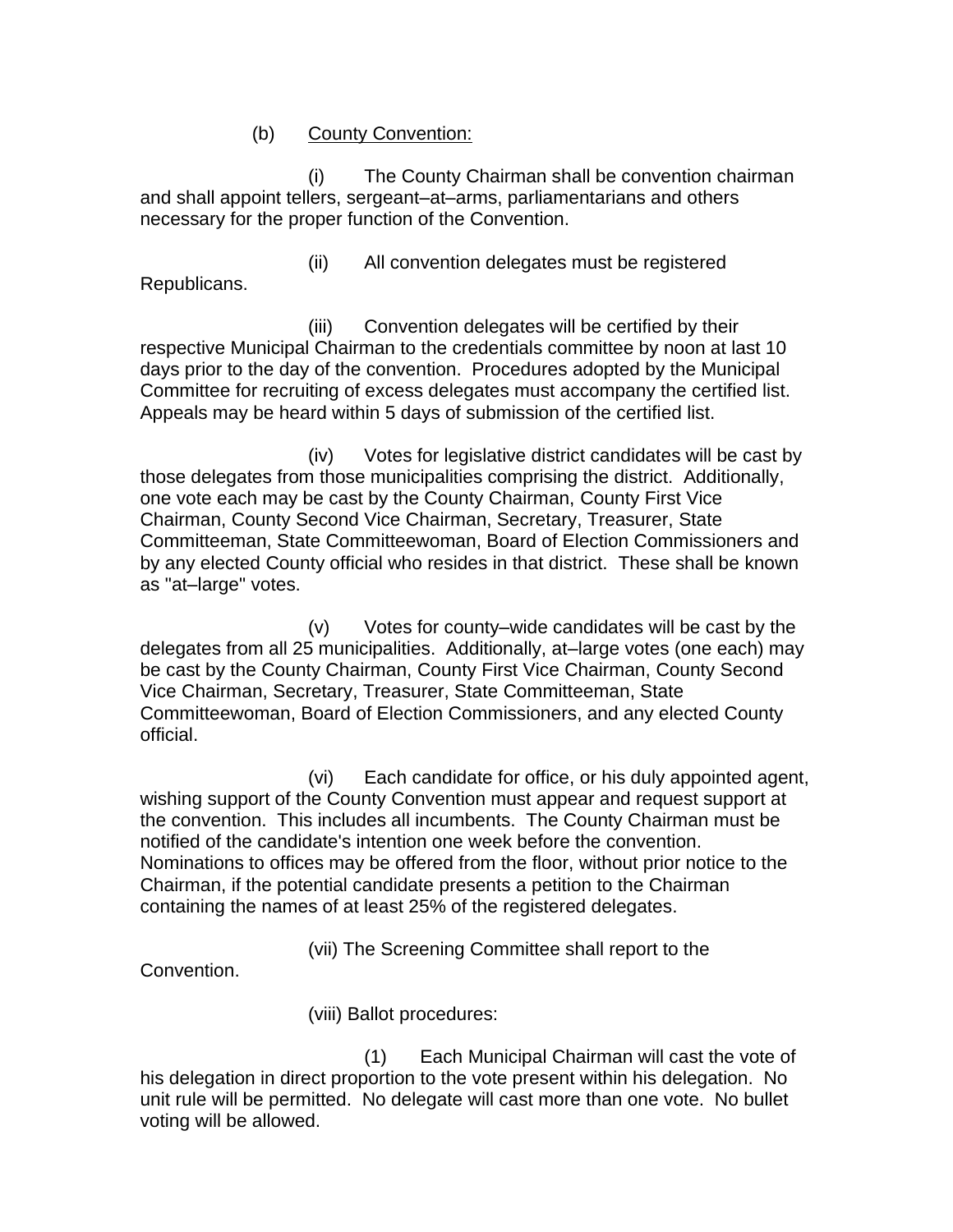(2) On the first ballot a simple majority vote for any candidate wins. A candidate is dropped who does not receive the following percentage of the total vote:

| Ballot #1 | <b>20%</b>          |
|-----------|---------------------|
| Ballot #2 | <b>25%</b>          |
| Ballot #3 | 30% and up by 5% on |

each ballot.

(3) On multiple offices, after the first candidate is selected, each originally nominated candidate is eligible to re–enter the race for the next ballot position (for next candidate position).

(4) In the event of a deadlock (defined as 3 successive ballots with no change in vote) the low candidate is dropped.

present.

(ix) A quorum shall be a majority of the certified delegates

(x) The convention rules shall be deemed adopted by the convention unless a majority of the registered delegates object in writing to the rules chairman at least 5 days prior to the convention.

(xi) The latest revision available of Robert's Rules of Order will be the parliamentary authority on rules not governed by law, by–laws or rules adopted by the convention committee.

# **Section 8:**

Procedure:

This Committee shall act in all matters provided for in Title 19 and the New Jersey Campaign Contributions and Expenditures Reporting Act, according to same, to the extent required by law. In matters neither provided for in Title 19 nor prescribed in these by–laws, the latest revision available of Robert's Rules of Order, Newly Revised, shall prevail.

# **Section 9:**

Code of Ethics:

(a) In order to maintain public confidence in Republican principles and in elected and appointed officials, the Committee feels duty–bound to establish a set of guidelines (a Code of Ethics) to help direct the activities of its candidates, office holders and leadership.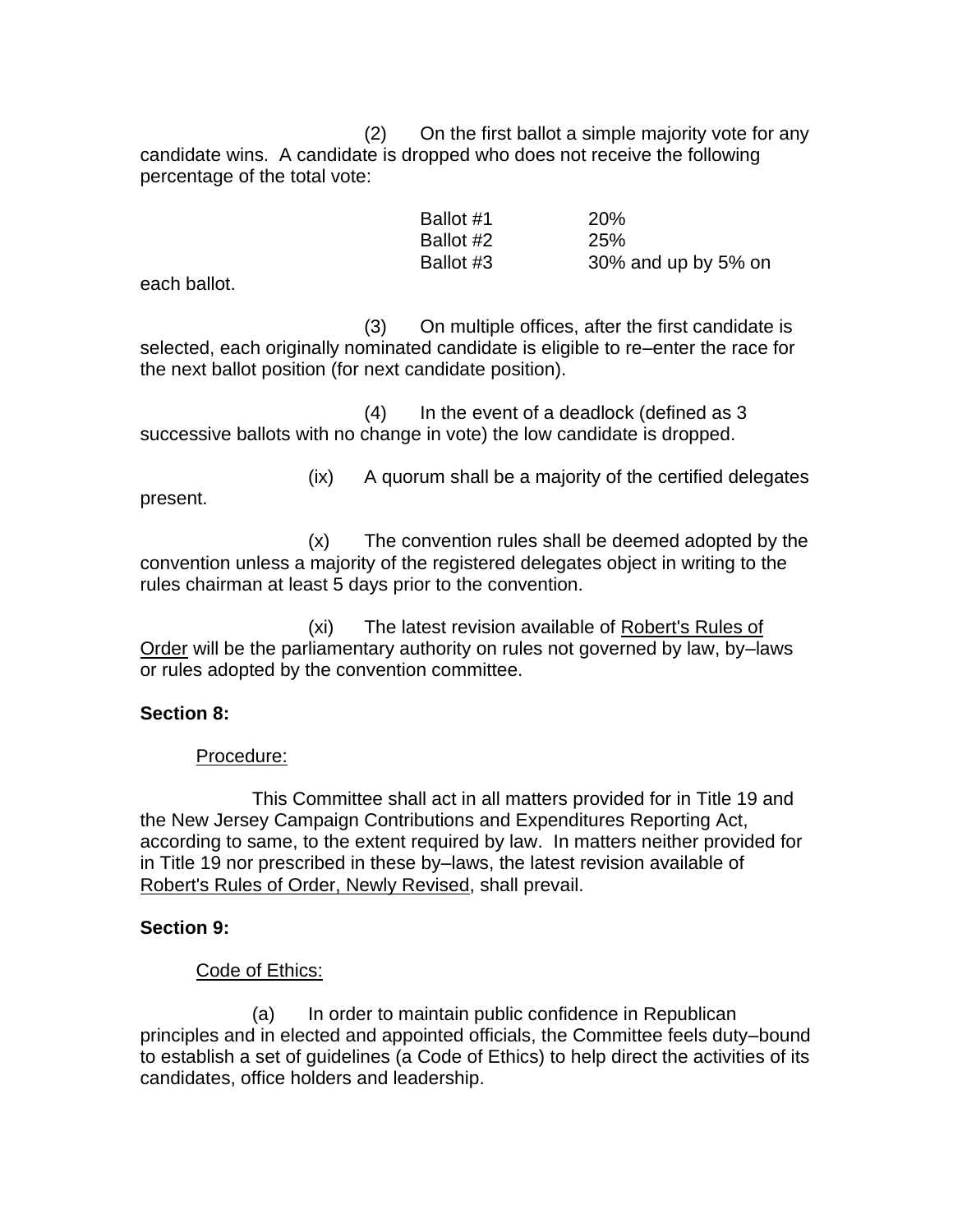(i) Conflict of Interest: In order to insure fairness and objectivity, elected or appointed officials shall not participate, by either word or action, in any governmental transaction involving a firm, organization or other entity in which he, his spouse, his child or relative by blood or marriage is an officer, director, trustee, partner, employee, or has a substantial economic interest.

(ii) Indictments: No candidate for election or re–election who has been indicted by a grand jury shall receive the endorsement of the Committee or the line designation in a primary election of the Middlesex County Republican Organization, Inc., except if such candidate shall be found "not guilty". Financial and other support shall be withheld from any Republican candidate indicted after receiving the party's nomination. In addition, any elected or appointed public official indicted while in office shall be expected to move for a speedy trial.

(iii) Misuse of Influence: No Republican officeholder or candidate shall accept or solicit, either directly or through some other person, firm, organization or entity, any gift, favor, service, employment, or promise of anything of economic or personal value which can be reasonably expected to be offered with intent to influence his public duties or vote on some governmental business.

(iv) Accessibility to the Public: All elected officeholders are expected to encourage and adhere to the concept of public accessibility by setting and publicizing specific hours and locations when and where they will make themselves available for consultation with their constituency. Office holders are also expected to have listed telephone numbers in each telephone directory book covering their constituency.

(v) Improper Use of Office: All Republican officeholders will be expected to utilize the utmost discretion and consideration regarding the privileges and accoutrements of their office.

# **Section 10:**

# Certified County Republican Clubs:

(a) The Committee, in the manner as hereinafter set forth, shall certify and/or recertify Republican Clubs based in Middlesex County as "Certified County Republican Clubs", for the purpose of determining which such clubs are entitled to participate and/or vote at various activities of the Committee.

(b) Requirements and Guidelines for Certification:

The following criteria shall be used to determine if a club should be certified or recertified as a "Certified County Republican Club":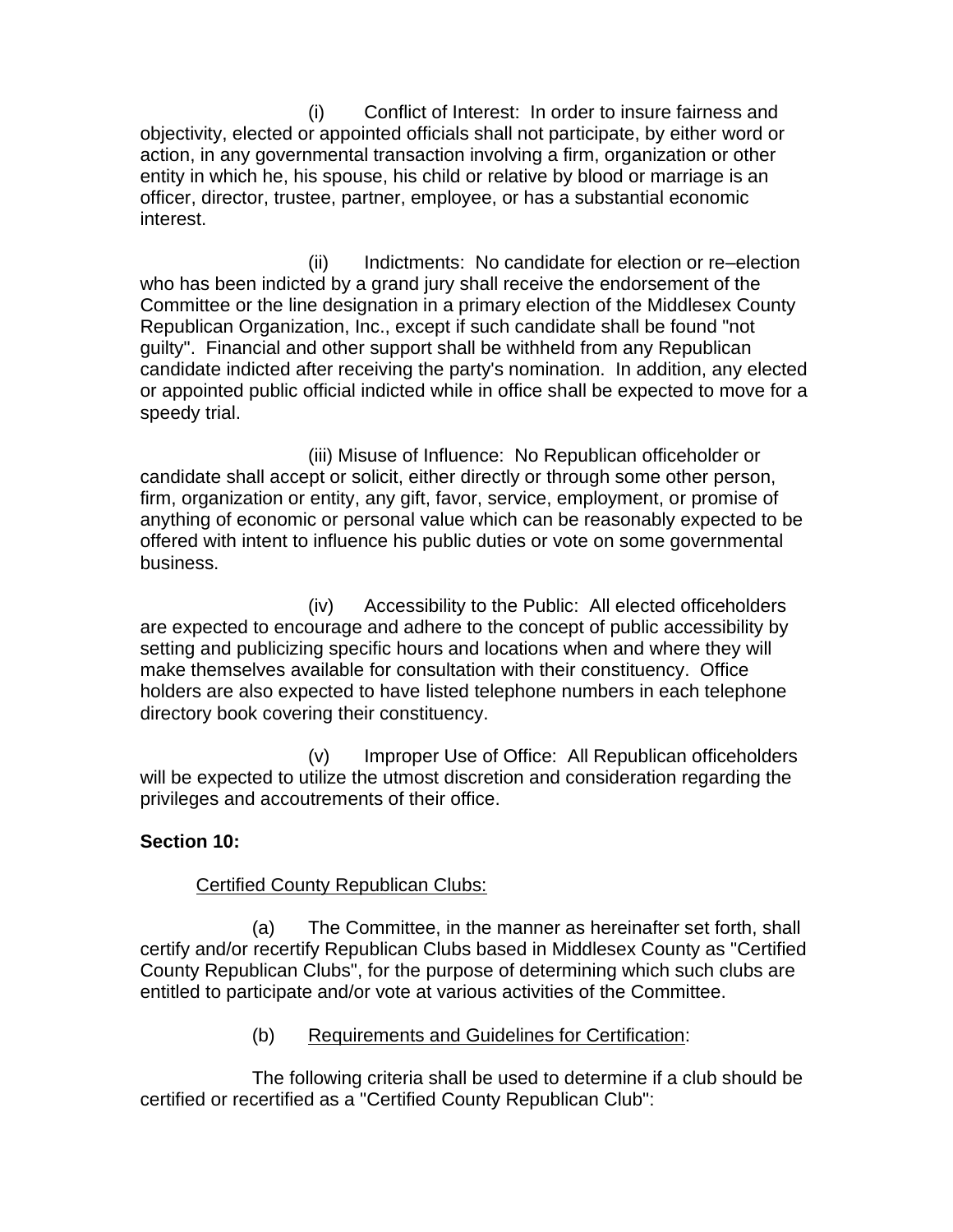(i) The club's membership must be open countywide, with members coming from at least 5 different Middlesex County municipalities and with no more than 75% of the membership coming from any one Middlesex County municipality.

(ii) The club must have at least 25 dues paid members at the time of each annual certification. To be counted for certification purposes, members may not be included for certification purposes as members of any other club seeking certification or recertification. (For purposes of certification, a membership roster is to be submitted to the Executive Board of the Committee, which shall consist of the Officers of the Committee, but is not to be circulated further.)

voters.

(iii) The club must consist of registered Republican

(iv) The club must have been in existence for at least the two year period prior to the time the club applies for its annual certification.

(v) The club must hold public functions and/or meetings at least 6 times a year, with notification or event calendar of same given to the Committee in advance.

(vi) The club should have a representative/liaison regularly attend the meetings of the Committee and the Committee's periodic, usually monthly, Advisory Board meetings.

(vii) The club should not duplicate the function of a presently certified club, provided such presently certified club requests, qualifies for, and obtains, recertification.

(c) Method of Certification or Recertification:

(i) A club which feels it meets the requirements and guidelines for certification shall forward its written request for certification, containing appropriate proof of its qualifications, to the Secretary of the Committee no later than October 1st prior to the calendar year for which it seeks certification or recertification. A club must submit a request for recertification annually.

(ii) The Officers of the Committee shall review and make the initial determination as to whether or not a club has met the necessary criteria for certification or recertification for the subsequent calendar year.

(iii) If the Officers of the Committee feel that a club has not met the criteria, or if it appears to the Officers of the Committee that the club duplicates in some way the function of another previously certified club, the Officers of the Committee may deny the club certification for the subsequent